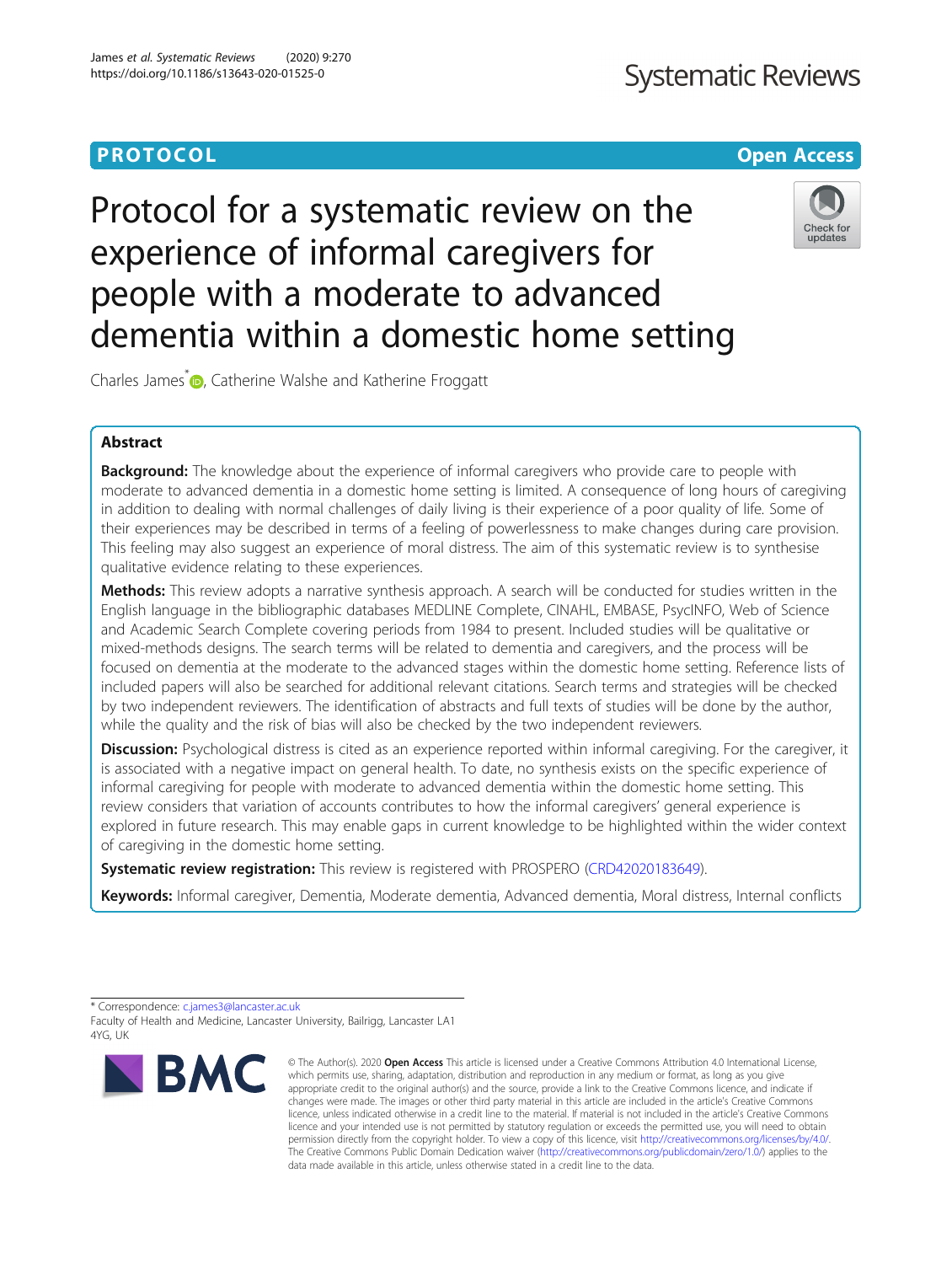#### Background

Dementia is described as a progressive disease that affects cognitive abilities and causes everyday functional capabilities to deteriorate  $[10, 16]$  $[10, 16]$  $[10, 16]$  $[10, 16]$  $[10, 16]$ . The main types of this disease include Lewy body dementia, frontotemporal dementia, vascular dementia and mixed dementia [\[22](#page-6-0)]. Its most common cause has also been identified as Alz-heimer's disease [\[4\]](#page-6-0). As a cure or an effective prevention is still unknown, the disease is regarded as a disease of increasing public health concern [\[41](#page-7-0)]. By 2014, around 850,000 people had been affected [[24\]](#page-6-0). Of this population, 1 in 6 people was 80 years of age, and over 40,000 people under the age of 65 were also affected [\[24](#page-6-0)]. Regardless of the age, the overall number of people with dementia is also predicted to rise to over 2 million by 2051 unless a cure is found [[24,](#page-6-0) [28\]](#page-6-0).

Several advancements have been made in recognition of the symptoms and diagnosis of dementia, although evidence also indicates that caring for people affected is primarily done by their families [[8\]](#page-6-0). There are approximately 670,000 people who act as family caregivers [\[14](#page-6-0)], and it has been suggested that the amount of care given by these caregivers increases in line with the severity of the disease  $[31]$  $[31]$ . As a result, the burden of care over the disease trajectory is often also increased [\[31](#page-6-0)].

Previous studies have shown that the burden of care is associated with an increasing severity of the decline in dementia, especially between the moderate to the advanced stages [\[9](#page-6-0), [19\]](#page-6-0). In the moderate stage, the caregiver's needs are often twice as many as those of the care recipient's due to the increasing functional decline as the disease progresses [\[9,](#page-6-0) [23\]](#page-6-0). The decline is experienced by the care recipient as an increasing loss of functional capability to self-care in daily living activities such as washing, feeding and mobilising. A simultaneous increase in the management of behavioral and psychological symptoms of the disease is also experienced by the caregiver as a challenge which impacts negatively in terms of burden and psychological distress [[18\]](#page-6-0).

The care recipient's increased inability to self-care also extends into the advanced stages of dementia and through to the end of life  $[46]$  $[46]$ . This also leads to a higher level of reliance on the caregiver than in previous stages [[30\]](#page-6-0). Unlike other terminal diseases such as cancer, prediction of life expectancy in dementia is however often difficult [[5,](#page-6-0) [20](#page-6-0)]. In most cases, up to 10 years after diagnosis is a common assumption [[52\]](#page-7-0). Thus, it is likely that the burden of caring is also experienced by the informal caregivers for most of this extended period due to caregiving responsibility changes across the stages. As such, while it might be preferred to care at home for people in the later stages of dementia, most informal caregivers will opt to employ someone else to provide the necessary care [\[8](#page-6-0)].

Entering the advanced stages of dementia also signifies a further progression through the trajectory of the disease. Moreover, as this indicates that a care recipient may be approaching the later stages of the disease where the end of life care is necessary, caregivers also experience an increased level of anxiety and burden [[8,](#page-6-0) [43](#page-7-0)]. It has been highlighted that this may be due to the likelihood of institutionalisation at this stage, which is also a cause of caregiver's psychological distress [\[8](#page-6-0), [12](#page-6-0), [17\]](#page-6-0). Indeed, available evidence shows that between 2001 and 2010, a higher proportion of people with dementia die in environments other than their domestic home, such as in hospitals and residential care homes [\[48](#page-7-0)].

It has been suggested that the number of people with dementia who require palliative care will grow four folds by 2040 [\[15](#page-6-0)]. Evidence also shows, however, that currently, around 850 informal caregivers are providing round-the-clock unpaid care for every 1000 people living with dementia within the domestic home setting [[8,](#page-6-0) [25](#page-6-0), [36\]](#page-6-0). These informal caregivers, often referred to as the 'invisible second patients', given the long hours of caregiving, collectively save the UK economy an estimated £132 billion annually in their unpaid capacity  $[27]$  $[27]$ . They experience a low quality of life in addition to coping with the usual daily living challenges [[8](#page-6-0)]. As a result, the effect on their well-being indicates that their psychological distress has a negative impact on their physical wellbeing [\[7](#page-6-0), [26](#page-6-0), [34](#page-6-0), [50](#page-7-0)].

Emotional distress, depression and an increasing feeling of isolation are some of the experiences that have a direct impact on the health of the informal caregivers [[8\]](#page-6-0). Heart-related physical illnesses and other chronic disorders have also been reported [\[8](#page-6-0)]. However, some studies have argued that caring may also be defined in terms of the informal caregiver's sense of fulfilment in facilitating a good end of life for a member of the family [[8,](#page-6-0) [49\]](#page-7-0). In this regard, examples of positive experiences have also been given, some of which indicate that continued care provision may be viewed as the personal choice of informal caregivers [[3\]](#page-6-0). It is also evident, however, that the number of informal caregivers caring within the domestic home setting continues to increase regardless of the reported cases of psychological distress [[39](#page-6-0)].

Placing the care recipient in other care settings than the domestic home is however often considered due to the negative experiences of psychological distress experienced by the informal caregiver [\[7](#page-6-0), [8](#page-6-0)]. It is also argued that when behaviours become unmanageable, institutionalisation may be considered at a stage in the disease trajectory [[47\]](#page-7-0). With this perspective, the willingness of the informal caregiver to continue caregiving within the domestic home setting may be considered in terms of fulfilling a moral obligation. It is also plausible to consider the negative experiences reported as a resultant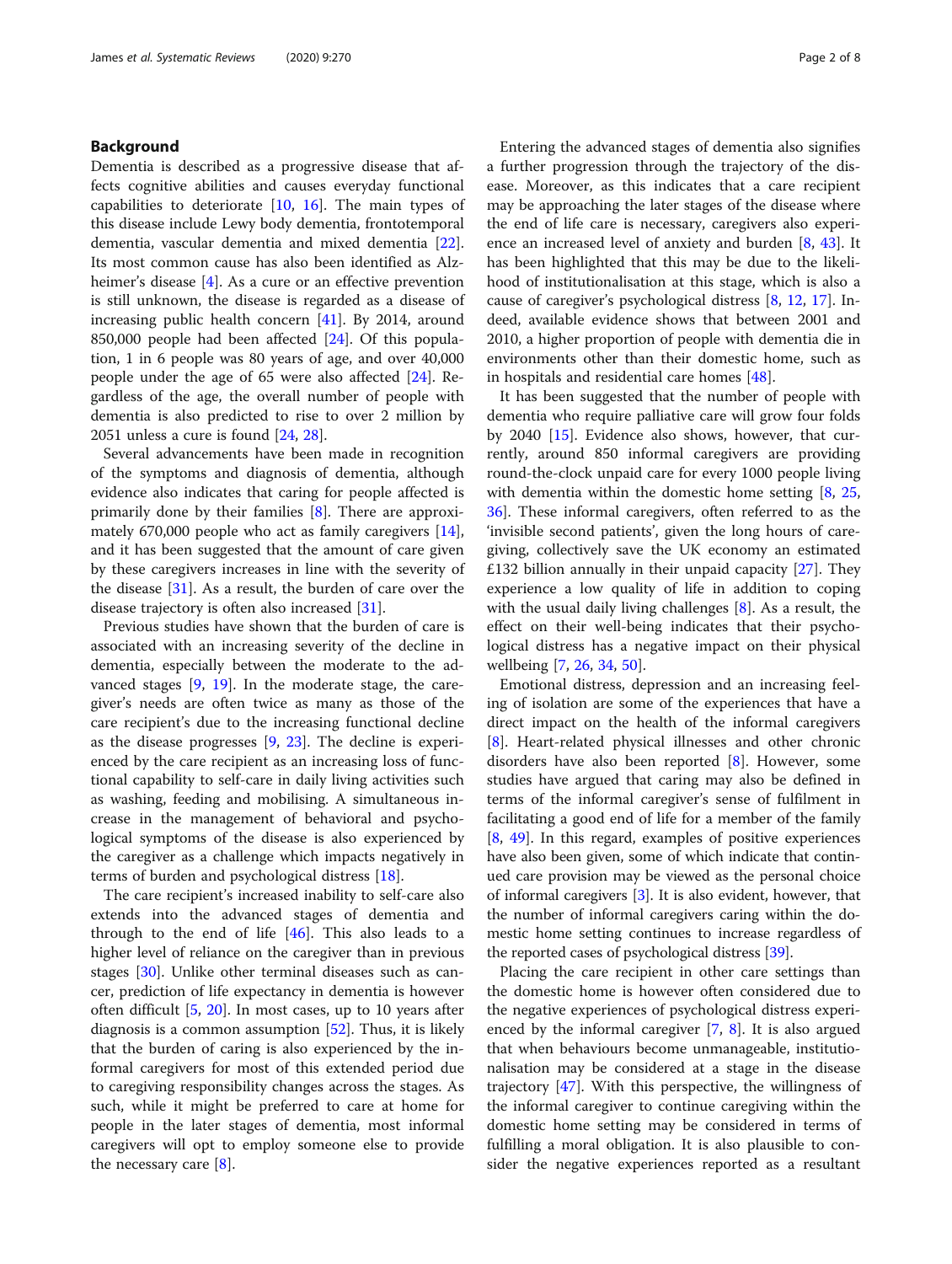influence from a psychological coercion borne out of devotion or a feeling of loss of a loved one. Such feeling has been highlighted in terms of a personal tragedy and associated with a disability such as dementia [\[1](#page-6-0), [37,](#page-6-0) [38](#page-6-0)]. Alternatively, it may also give evidence of an internal conflict encountered while caring at the end of life [\[13](#page-6-0)].

Previous studies have adopted varying methodological approaches that indicate that informal caregivers have both positive and negative experiences of caring for people living with dementia. In order to explain the specific experiences of care provision within the moderate to advanced stages of the disease, a consensus is required to also understand the methodologies currently adopted in this area of interest. It is recognised that while positive accounts can be provided as part of the experience of caring for people with dementia, caring in an unpaid capacity has resulted in a poor quality of life. This review seeks to understand the current knowledge of those experiences unique to informal caregivers within the domestic home setting for people with a moderate to advanced dementia. The gaps that remain in knowledge are also explored.

#### Methods

The present protocol has been registered within the PROS-PERO database (registration number CRD42020183649) and is being reported in accordance with the reporting guidance provided in the Preferred Reporting Items for Systematic Reviews and Meta-Analyses Protocols (PRISMA-P) statement (see checklist in Additional file [1](#page-5-0)). This review adopts a narrative synthesis approach. Narrative synthesis approaches systematic reviews by using words and texts to synthesize and explain findings from a combination of disparate study designs [\[40](#page-7-0)]. As a systematic approach which favours the presentation of findings from theoretically established literature within an area of interest, it is useful in summarising the current state of knowledge about a review question  $[40]$  $[40]$ . In this review, the aim is to identify any existing literature and current knowledge about the experience of informal caregivers who provide care to people with moderate to advanced dementia within a domestic home setting.

In consistency with addressing areas within the scope of interest, exploration of the key review question will be conducted within the contexts of dementia, informal caregivers and domestic home setting. The main findings from the synthesis of identified studies will then be used in exploring these experiences within the moderate to advanced stages of the disease within the domestic home setting. By adopting an iterative approach in the process, the link between the data from the findings and the individual studies identified will be mapped [\[40](#page-7-0)]. The criteria for identifying which studies to include will also be guided by the different components within the review question.

#### Review aims and question

The aim of this review is to explore informal caregivers' experiences of home-based caregiving for people with a moderate to advanced dementia as the review question is 'How do informal caregivers describe their experience of providing home-based care for people with moderate to advanced dementia? Many tools have been suggested on how reviews such as this may be conducted. This review seeks to explore a broader account of informal caregivers' experiences of dementia home-based caregiving. As such, the question coverage needs to be extensive within this scope of interest [\[35](#page-6-0)]. The SPIDER (Sample, Phenomenon of Interest, Design, Experience, Research type) approach, a qualitative tool for evidence synthesis will therefore be used in question definition and systematic literature interrogation. The selection of this tool is based on its specificity in investigating a defined sample's experience of a phenomenon [\[32](#page-6-0)], and the possibility of achieving results of a more heterogeneous nature [\[11](#page-6-0)].

## Inclusion and exclusion criteria Domain

Studies will be included if they are related to experiences of informal caregiving for moderate to advanced dementia.

#### Study characteristics

This review will consider all research types including evidence from qualitative, quantitative and mixedmethods studies. Only qualitative evidence from studies of qualitative or mixed-methods design is of interest, but no exclusion will be defined based on study type. All research evidence published in the English language from 1984 to present will be eligible for inclusion, given the reported increase in the diagnosis of dementia within that period. However, the possibility of achieving review objectives is dependent on the development of a clear review question and setting inclusion criteria [[2,](#page-6-0) [42,](#page-7-0) [45](#page-7-0)]. Precision in framing the question therefore ensures that the population of interest is included  $[6]$  $[6]$ , and the review question coverage is broad and extensive within the scope of interest [\[35](#page-6-0)]. See Table [1.](#page-3-0)

#### Sample

Informal caregivers are described as the family members, friends, relatives or anyone who provide significant care for an ill person [\[51](#page-7-0)]. These may be people related through committed heterosexual or same-sex partnerships, birth or adoption and others who have strong emotional and social bonds with the person receiving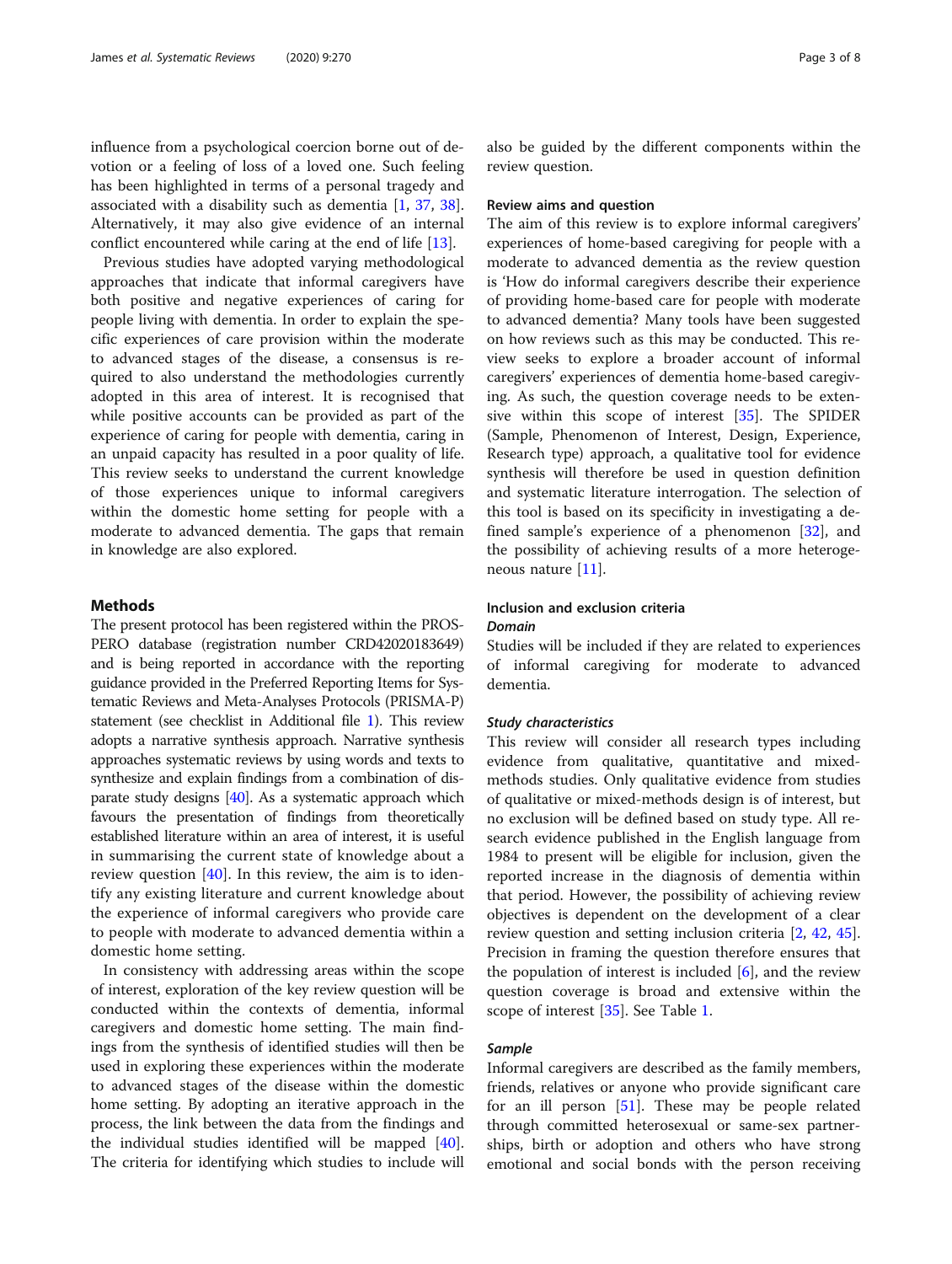#### <span id="page-3-0"></span>Table 1 Inclusion and exclusion criteria

| Inclusion criteria                                                                                                                                                                                            | <b>Exclusion criteria</b>                                                                |
|---------------------------------------------------------------------------------------------------------------------------------------------------------------------------------------------------------------|------------------------------------------------------------------------------------------|
| Type of papers: peer-reviewed empirical papers, qualitative papers including case studies and<br>mixed-methods (both telephone and postal surveys are acceptable only if open-ended ques-<br>tions are asked) | Papers that are not primary research e.g. systematic<br>reviews, meta-analysis           |
| Language of papers: English                                                                                                                                                                                   | Papers in other languages                                                                |
| Date: published between 1984 and present                                                                                                                                                                      | Papers were written before 1984                                                          |
| Population of focus: unpaid family members or informal caregiver                                                                                                                                              | Population of focus relates to other groups of carers<br>e.g. paid carers, professionals |
| Age group: 18 and above                                                                                                                                                                                       | Below 18                                                                                 |
| Primary illness of interest: moderate to advanced dementia                                                                                                                                                    | Other illnesses                                                                          |
| Setting: domestic home setting, unpaid home-based care                                                                                                                                                        | Other formal care establishments where care<br>provision is paid for                     |
| Focus of papers: current experiences or views or needs of family caregiver                                                                                                                                    | Focus on the views of others, or where death has<br>already occurred                     |

care. Only those acting as caregivers in an unpaid capacity will be considered. Other carers who may, or may not be family members, will be defined as lay, unpaid people in a close supportive role, who share in the illness experience of the person receiving care. Literature on other carers who do not fall within this broad definition will be excluded.

#### Phenomenon of interest

The context of interest is specific to dementia caregiving at the moderate to advanced stage within a domestic home setting. As such, it is necessary to distinguish between the home setting as a place where the person with dementia lives primarily, and other establishments where care provision may also be given, such as care homes. For the review, the informal caregiver may or may not be co-resident with the person with dementia within the home setting. Therefore, only literature on informal caregivers caring for people with a moderate to advanced dementia within this defined setting will be reviewed.

#### Design

Qualitative evidence collected from interviews, observations and surveys from studies adopting either a qualitative or mixed-methods design.

#### Experience

Subjective experiences such as views, opinions, attitudes and informal caregivers' reasons for continued caregiving within the home setting for people with a moderate to advanced dementia will be explored. Accounts of the duration of time spent caregiving and caregivers' feelings or emotions during care provision will also be of interest. Examples of these may include the duration of time spent providing care, relationship-based factors, isolation and feelings of guilt experienced. Only those experiences relevant to caring for people with moderate to advanced dementia will be reviewed and other experiences aimed at the general population or other illnesses will be excluded.

#### Research type

Research adopting either a qualitative or mixed-methods design which is described in terms of exposure to specific elements of caregiving responsibilities leading to a noticeable change in behaviour or wellbeing of the sample [[44\]](#page-7-0). For example, this may include an indication of the duration of the exposure to which the informal caregivers were subjected, which may or may not cause a change to their health status.

#### Data sources

An initial scoping search of potentially relevant literature will be conducted to determine the distribution of relevant studies from available sources. Additional search will be conducted to identify literature in the following databases: MEDLINE Complete, CINAHL, EMBASE, PsycINFO, Web of Science and Academic Search Complete from 1984 to present. Reference lists of included papers will also be manually searched for additional relevant citations. Further searches will also be conducted on the Internet for grey literature, dissertations and theses.

#### Search strategy and process

A search will be conducted by the author. The search terms and strategy will be checked by two reviewers (CW and KF), who are familiar with the domain of dementia and care provision. The search strategy will be tailored for use with each database, using Boolean operators, truncations and Medical Subject Heading (MESH) as appropriate for each database. The search strategy will use a broad range of terms and relevant keywords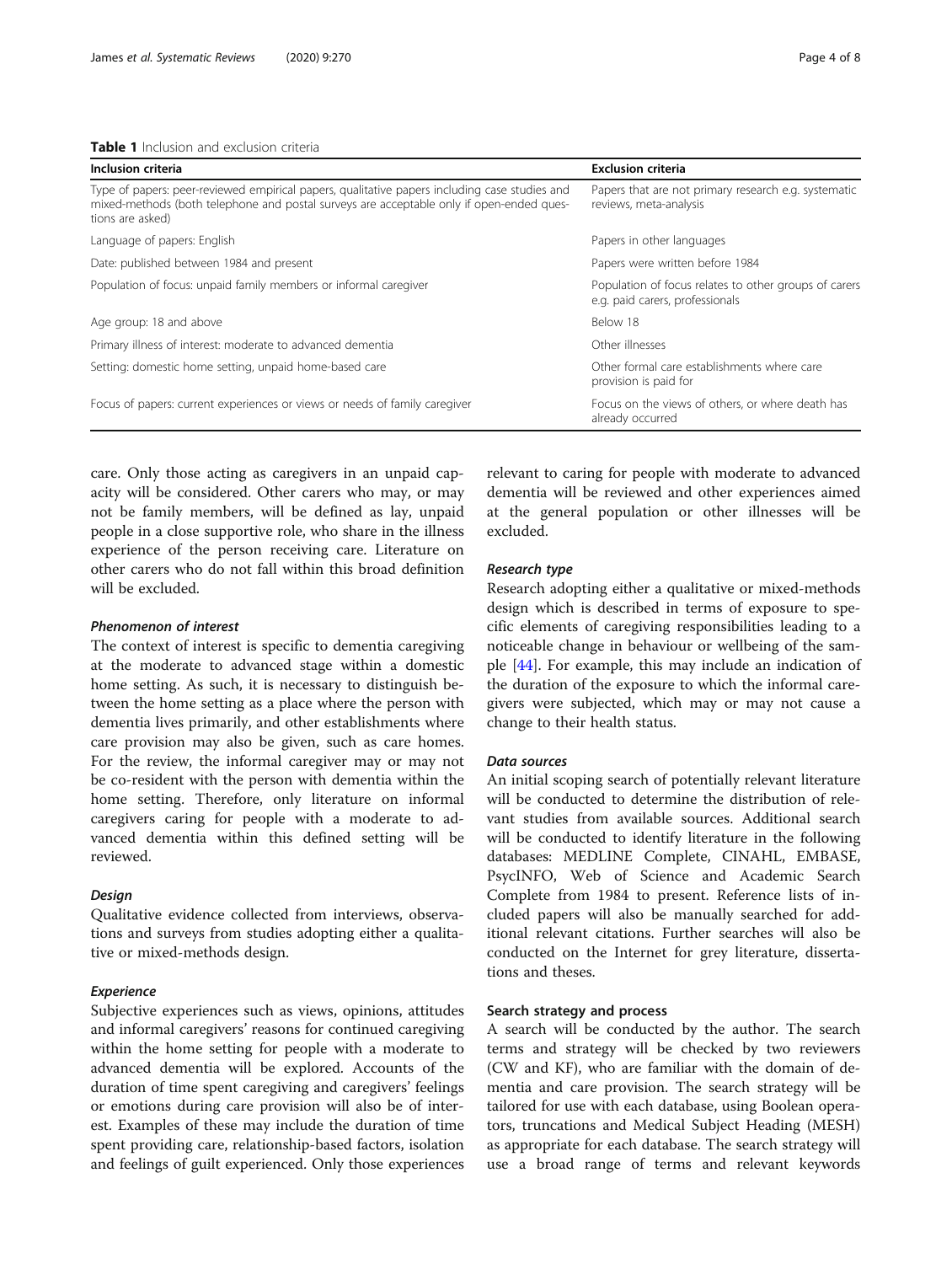related to dementia, caregivers and qualitative studies. A draft search strategy for MEDLINE is included in Additional file [2.](#page-5-0)

#### Data management

An electronic log will be kept of databases searched and terms used. Numerical search results will be reported using a PRISMA [\[33\]](#page-6-0) flow diagram. EndNote bibliographic management software will be used in managing all searches including citations, abstracts and full texts. All identified papers will be directly imported through this software and duplicates can be easily identified and removed.

#### Study selection process

The criteria for paper selection will follow the stipulated inclusion and exclusion criteria. Only the author will be involved in the initial paper selection. All citations will be imported to Endnote and duplicates removed before the screening. Identified studies will be screened by the two reviewers, CW and KF to ascertain that the stated inclusion criteria are met. Reviewers will not be blinded to the author's detail, and further assistance will be sought from the librarian at Lancaster University if required. Titles and abstracts will be screened in the first stage of the selection process, to exclude ineligible studies and remove duplications. A flow chart showing details of studies included and excluded at each stage of the study selection process will be provided [\[33](#page-6-0)].

#### Data extraction

Guidance from [\[40\]](#page-7-0) will be followed in data extraction as well as in appraising the quality and robustness of the synthesis. In line with the search process, the decision on which data to extract would be guided by the review question, as the definition of these elements differentiates between interpretations across disparate settings and populations [[40\]](#page-7-0). Key data such as author's name, publication origin and year, setting, population and sample size, aim and objectives, illness stage, research design, data collection method and main findings, which clearly show the caregivers' experiences would be extracted from each paper selected by the review author (see Additional file [3\)](#page-5-0). A narrative summary of the synthesis will also be given as a critical reflection on the findings of each study. This would include the methodological approach followed in the synthesis, as well as the quality of data used. Any assumptions made would also be declared to ensure the credibility of the review findings.

#### Quality and bias appraisal

Selected studies will be appraised by the author using the Hawker et al.  $[21]$  $[21]$  tool to evaluate the risk of

selection bias. It is considered that the conclusions reached in reviews may be influenced by the results of individual studies [[40\]](#page-7-0). It is suggested that grounds for appraising the quality of individual studies considered for review may, therefore, be defined by individual reviewers. The Hawker et al. [\[21](#page-6-0)] tool is selected based on its non-discriminatory capability in assessing the quality of included papers, as well as the adaptability of its structure to a variety of methodologically distinctive designs. It uses a checklist of 9 categories for assessing the quality of selected papers. The first 7 categories evaluate the trustworthiness of the paper being assessed, while the last 2 represent individual paper's relevance. The score allocated to each study represents its weight and demonstrates the relevance, validity and appropriateness of each paper in comparison to others also selected.

On the Hawker et al. [\[21\]](#page-6-0) tool, a maximum of 36 points is possible as a range for categorising and determining papers' quality according to their methodological rigour. Each paper will be assigned a rating of 'good' (4 points), 'fair' (3 points), 'poor' (2 points) or 'very poor' (1 point) in the nine categories. It is considered that allocating the ratings as 'A', 'B', 'C', and 'D' instead will bring more clarity. As suggested by [[29](#page-6-0)], a high-quality paper may be rated 'A' and scored between 30 and 36 points, a medium-quality paper may be rated 'B' and scored between 24 and 29, and a low-quality paper may be rated 'C' and scored between 9 and 24. To reduce ambiguity in this review, however, grading for a low-quality paper will be modified to a range between 9 and 23. It is not envisaged that this adaption will impact on the gradings as originally guided by [\[21](#page-6-0)] (see Additional file [4\)](#page-5-0). The two reviewers CW and KF will check the result of the appraisal process to ensure the appropriateness of this tool.

#### Data synthesis

This review adopts a narrative synthesis approach following the guidance by Popay et al. [\[40](#page-7-0)] for all study types identified. The use of Nvivo software will be enlisted to manage the synthesis of the data into themes. Narrative description of patterns derived from the findings from reviewed literature will be used in understanding what influences the descriptions attributed to the experiences of informal caregivers. This will involve grouping of studies and making commentary comparisons between them, using their characteristics such as their data collection methods, authors, aims and their reported findings. For clarity, the steps to undertaking the narrative synthesis by [[40\]](#page-7-0), suggests that the synthesis of literature be conducted by (a) identifying the review focus, (b) specifying the review question, (c) identifying studies to include (d) data extraction and quality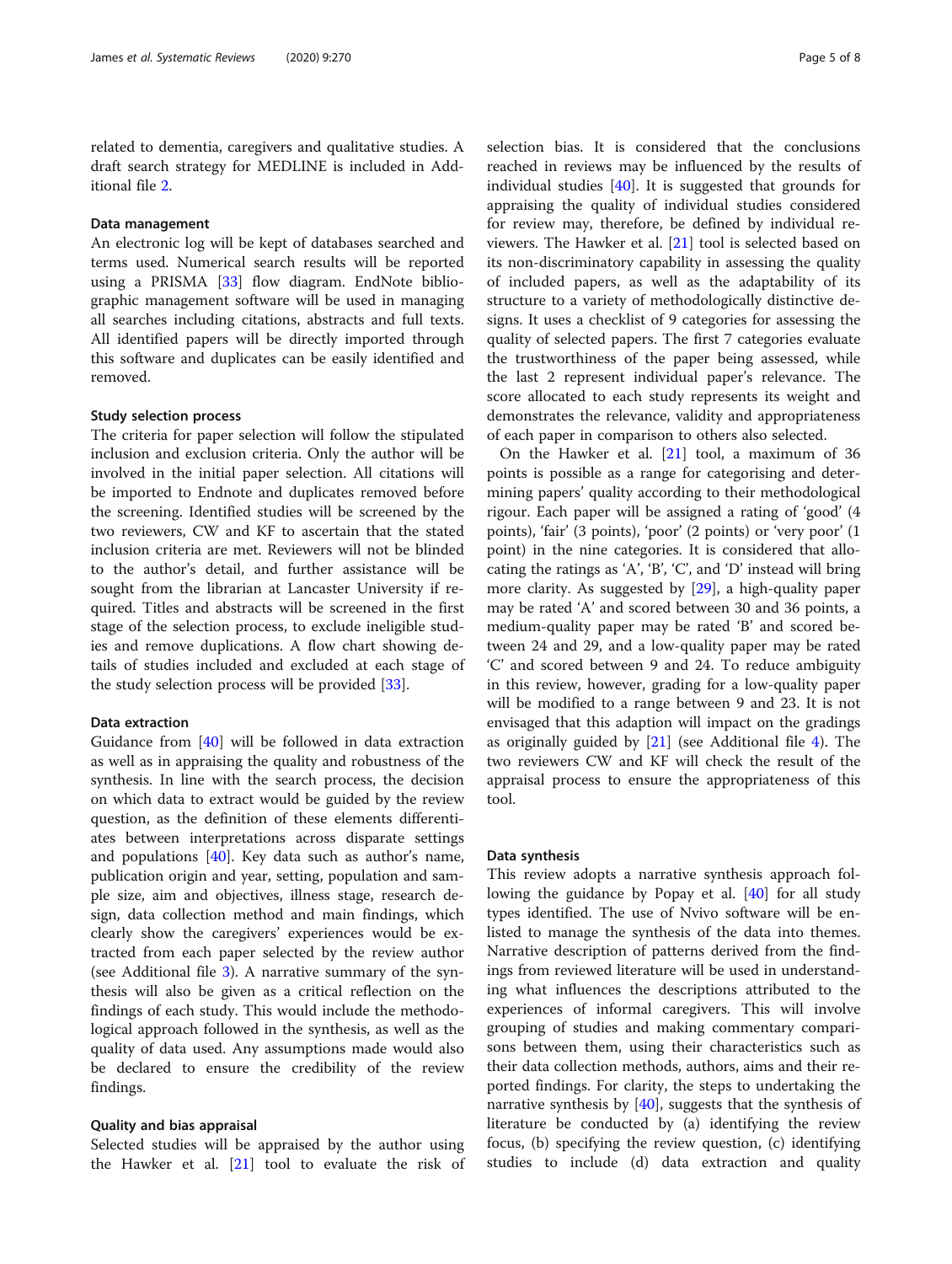<span id="page-5-0"></span>appraisal (e) synthesising of the findings and (f) reporting of findings.

#### **Discussion**

The focus of this review is to explore informal caregivers' experiences of home-based caregiving for people with a moderate to advanced dementia. Psychological distress has been cited as one of their experiences and this has been associated with a negative impact on their general health. It is thought that their accounts may also suggest the experience of moral distress, which is a feeling generally associated with the powerlessness to act in situations where one knows the right thing to do. Subjective experiences such as the informal caregivers' views, opinions, attitudes, duration of time spent caregiving and the associated reasons for continued caregiving within the home setting will be explored. Only experiences relevant to caring for people with moderate to advanced dementia will be reviewed and other experiences aimed at the general population or other illnesses will be excluded. By examining any existing knowledge within the wider literature, gaps within the wider context of caregiving in the domestic home setting will be highlighted. This may also aid further understanding and enable a proposal of interventions or support which lead to better health outcomes and quality of life for informal caregivers within the home setting.

#### Potential strengths and limitations

This review considers that variation of accounts contributes to how the caregivers' experience is explored in future research. As such, although gaps in current knowledge may be highlighted within the wider context of caregiving in the domestic home setting, full justification of accounts may be difficult as experiences will be extrapolated from a wider context within the reviewed literature. It is further considered that a limitation of the review will be its restriction to English-only sources, due to the time and resources available to the reviewers. As a qualitative endeavour, the review will however provide a rich understanding of accounts of informal caregiving within the domestic home setting. Furthermore, given that the narrow focus of the review, generalisation of findings at either of the moderate or the advanced stages may also be difficult. Transferability of those accounts across clearly defined settings and contexts is however appropriate.

#### Supplementary Information

The online version contains supplementary material available at [https://doi.](https://doi.org/10.1186/s13643-020-01525-0) [org/10.1186/s13643-020-01525-0.](https://doi.org/10.1186/s13643-020-01525-0)

Additional file 1:. PRISMA-P checklist Additional file 2:. MEDLINE draft search Additional file 3:. Draft data extraction table Additional file 4:. Quality and bias appraisal

#### Abbreviations

SPIDER: Sample, Phenomenon of Interest, Design, Experience, Research type; PRISMA-P: Preferred Reporting Items for Systematic Reviews and Meta-Analysis Protocols; NVIVO: Qualitative Analysis Software Package by QSR International; MEDLINE: Electronic database of medical journal citations and abstracts for global biomedical literature; MeSH: Medical Subject Headings; CINAHL: Cumulative Index of Nursing and Allied Health Literature; PROSPERO: International Prospective Register of Systematic Review

#### Acknowledgements

Support is acknowledged from Ms Tanya Williamson (Academic Liaison Librarian, Lancaster University) for the help with databases and advice on the search strategy.

#### Protocol amendments

Any amendments made to this protocol when conducting the study will be outlined in PROSPERO and reported in the final manuscript.

#### Dissemination

Findings will be disseminated through conference presentations and publication in a peer-reviewed journal, and as part of the PhD thesis.

#### Authors' contributions

CJ was responsible for conceptualising and developing the focus and methods of this review protocol. The protocol has been produced as part of CJ's ongoing PhD study into the experience of moral distress of informal caregivers for people with a moderate to advanced dementia in a domestic home setting. CJ wrote all the drafts and is the guarantor of the review. CW and KF independently reviewed all drafts of the protocol and provided guidance and correctional input into its planning and presentation. CW and KF also provided feedback which led to the preparation of this final draft. The authors read and approved the final manuscript.

#### Authors' information

a) Charles James (CJ) (orcid: 0000-0002-8537-1403) is a PhD student in the Faculty of Health and Medicine at Lancaster University. The protocol has been developed as part of an ongoing PhD study titled "Moral Distress in Moderate to Advanced Dementia Care: An Exploration of Informal Caregivers' Experience of Home-Based Care Provision at End of Life".

b) Professor Catherine Walshe (CW) is the Head of Department for the Faculty of Health and Medicine at Lancaster University and CJ's primary PhD supervisor.

c) Professor Katherine Froggatt (KF) was a Senior Lecturer in the Faculty of Health and Medicine at Lancaster University and CJ's secondary PhD supervisor.

#### Funding

No funding has been sought or received for this review.

#### Availability of data and materials

No datasets were generated or analysed during this development of this protocol. Data sharing is therefore not applicable to this article.

Ethics approval and consent to participate Not applicable.

#### Consent for publication

Not applicable.

#### Competing interests

The authors declare that there are no competing interests.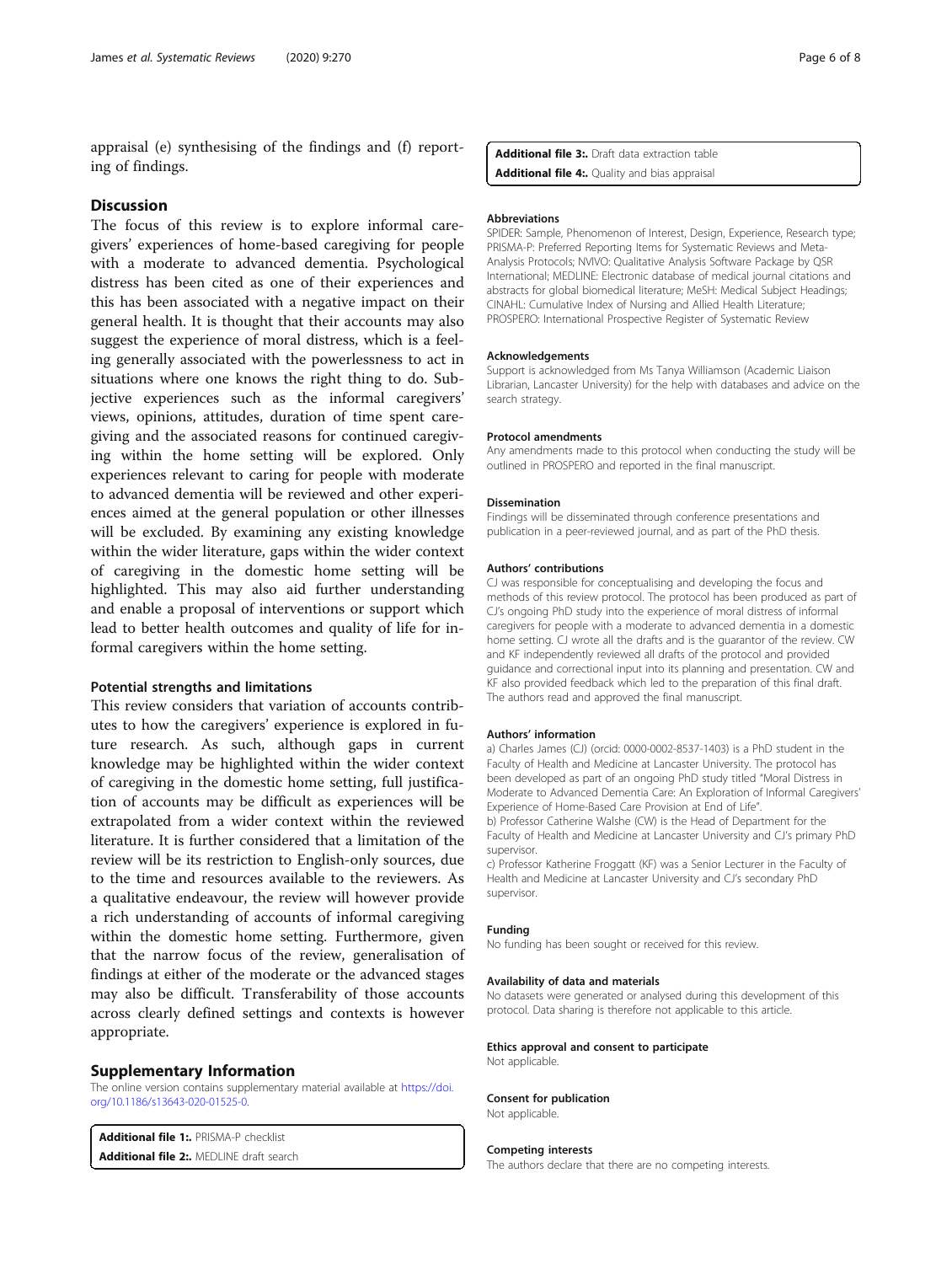#### <span id="page-6-0"></span>Received: 16 June 2020 Accepted: 8 November 2020 Published online: 26 November 2020

#### References

- 1. Absher JR, Cummings JL. Dementia diagnosis and therapy in the elderly. Compr Ther. 1992;18(5):28–33 <https://pubmed.ncbi.nlm.nih.gov/1643835/>. Accessed 13 Oct 2020.
- 2. Abuabara K, Freeman E, Dellavalle R. The role of systematic reviews and meta-analysis in dermatology. J Investig Dermatol. 2012;132(11) [https://core.](https://core.ac.uk/download/pdf/82244743.pdf) [ac.uk/download/pdf/82244743.pdf.](https://core.ac.uk/download/pdf/82244743.pdf) Accessed 13 Oct 2020.
- Al-Janabi H, Carmichael F, Oyebode J. Informal care: choice or constraint? Scandinavian journal of caring sciences; 2017. [https://doi.org/10.1111/scs.](https://doi.org/10.1111/scs.12441) [12441.](https://doi.org/10.1111/scs.12441) Accessed 13 Oct 2020.
- 4. Alzheimer's Association. Alzheimer's disease facts and figures. Alzheimers Dement. 2019;15(3):321–87 [https://www.alz.org/media/documents/](https://www.alz.org/media/documents/alzheimers-facts-and-figures-2019-r.pdf) [alzheimers-facts-and-figures-2019-r.pdf](https://www.alz.org/media/documents/alzheimers-facts-and-figures-2019-r.pdf). Accessed 9<sup>th</sup> October 2020.
- 5. Arcand M. End-of-life issues in advanced dementia: part 1: goals of care, decision-making process, and family education. Can Fam Physician. 2015; 61(4):330–4 <https://www.ncbi.nlm.nih.gov/pmc/articles/PMC4396757/>. Accessed 13 Oct 2020.
- 6. Aslam S, Emmanuel P. Formulating a researchable question: a critical step for facilitating good clinical research. Indian J Sexually Transmitted Dis. 2010; 31(1):47–50 <https://www.ncbi.nlm.nih.gov/pmc/articles/PMC3140151/>. Accessed 13 Oct 2020.
- 7. Borsje P, Hems MA, Lucassen PL, Bor H, Koopmans RT, Pot AM. Psychological distress in informal caregivers of patients with dementia in primary care: course and determinants. Fam Pract. 2016;33(4):374–81 [https://](https://pubmed.ncbi.nlm.nih.gov/26969508/) [pubmed.ncbi.nlm.nih.gov/26969508/](https://pubmed.ncbi.nlm.nih.gov/26969508/). Accessed 13 Oct 2020.
- Brodaty H, Donkin M. Family caregivers of people with dementia. Dialogues Clin Neurosci. 2009;11(2):217–28 [https://www.ncbi.nlm.nih.gov/pmc/articles/](https://www.ncbi.nlm.nih.gov/pmc/articles/PMC3181916/) [PMC3181916/](https://www.ncbi.nlm.nih.gov/pmc/articles/PMC3181916/). Accessed 13 Oct 2020.
- 9. Cheng ST. Dementia caregiver burden: a research update and critical analysis. Curr Psychiatry Rep. 2017;19(9):64. [https://doi.org/10.1007/s11920-](https://doi.org/10.1007/s11920-017-0818-2) [017-0818-2](https://doi.org/10.1007/s11920-017-0818-2) Accessed 10 Oct 2020.
- 10. Chertkow H, Feldman HH, Jacova C, Massoud F. Definitions of dementia and predementia states in Alzheimer's disease and vascular cognitive impairment: consensus from the Canadian conference on diagnosis of dementia. Alzheimers Res Ther. 2013;5(Suppl 1):S2 [https://pubmed.ncbi.nlm.](https://pubmed.ncbi.nlm.nih.gov/24565215/) [nih.gov/24565215/.](https://pubmed.ncbi.nlm.nih.gov/24565215/) Accessed 10 Oct 2020.
- 11. Cooke A, Smith D, Booth A. Beyond PICO: the SPIDER tool for qualitative evidence synthesis. Qual Health Res. 2012;22(10):1435–43 [https://pubmed.](https://pubmed.ncbi.nlm.nih.gov/22829486/) [ncbi.nlm.nih.gov/22829486/.](https://pubmed.ncbi.nlm.nih.gov/22829486/) Accessed 10 Oct 2020.
- 12. Costa-Requena G, Espinosa Val MC, Cristòfol R. Caregiver burden in end-of-life care: advanced cancer and final stage of dementia. Palliat Support Care. 2015; 13(3):583–9. <https://doi.org/10.1017/S1478951513001259> Accessed 2 Oct 2020.
- 13. Davies N, Maio L, Rait G, Iliffe S. Quality end-of-life care for dementia: what have family carers told us so far? A narrative synthesis. Palliat Med. 2014; 28(7):919–30 [https://www.ncbi.nlm.nih.gov/pmc/articles/PMC4232347/.](https://www.ncbi.nlm.nih.gov/pmc/articles/PMC4232347/) Accessed 10 Oct 2020.
- 14. Dowrick A, Southern A. Dementia 2014: opportunity for change; 2014. [https://www.scie-socialcareonline.org.uk/dementia-2014-opportunity-for](https://www.scie-socialcareonline.org.uk/dementia-2014-opportunity-for-change/r/a11G0000005XeP6IAK)[change/r/a11G0000005XeP6IAK](https://www.scie-socialcareonline.org.uk/dementia-2014-opportunity-for-change/r/a11G0000005XeP6IAK). Accessed 10 Oct 2020.
- 15. Etkind SN, et al. How many people will need palliative care in 2040? Past trends, future projections and implications for services. BMC Med. 2017;15: 102 [https://bmcmedicine.biomedcentral.com/articles/10.1186/s12916-017-](https://bmcmedicine.biomedcentral.com/articles/10.1186/s12916-017-0860-2) [0860-2.](https://bmcmedicine.biomedcentral.com/articles/10.1186/s12916-017-0860-2) Accessed 13 Oct 2020.
- 16. Grand JHG, Caspar S, MacDonald SWS. Clinical features and multidisciplinary approaches to dementia care. J Multidiscip Healthc. 2011;4:125–47 [https://](https://www.ncbi.nlm.nih.gov/pmc/articles/PMC3104685/) [www.ncbi.nlm.nih.gov/pmc/articles/PMC3104685/.](https://www.ncbi.nlm.nih.gov/pmc/articles/PMC3104685/) Accessed 10 Oct 2020.
- 17. Gibbons LE, Teri L, Logsdon R. Anxiety symptoms as predictors of nursing home placement in patients with Alzheimer's disease. J Clin Geropsychol. 2002;8(4):335–42 <https://link.springer.com/article/10.1023/A:1019635525375>. Accessed 8th Oct 2020.
- 18. Fauth EB, Femia EE, Zarit SH. Resistiveness to care during assistance with activities of daily living in non-institutionalized persons with dementia: associations with informal caregivers' stress and well-being. Aging Ment Health. 2016;20(9):888–98. <https://doi.org/10.1080/13607863.2015.1049114> Accessed 10 Oct 2020.
- 19. Haro JM, Kahle-Wrobleski K, Bruno G, Belger M, Dell'Agnello G, Dodel R, et al. Analysis of burden in caregivers of people with Alzheimer's disease

using self-report and supervision hours. J Nutr Health Aging. 2014;18(7): 677–84. <https://doi.org/10.1007/s12603-014-0500-x> Accessed 10 Oct 2020.

- 20. Harris D. Forget me not: palliative care for people with dementia. Postgrad Med J. 2007;83(980):362–6 [https://www.ncbi.nlm.nih.gov/pmc/articles/](https://www.ncbi.nlm.nih.gov/pmc/articles/PMC2600060/) [PMC2600060/](https://www.ncbi.nlm.nih.gov/pmc/articles/PMC2600060/). Accessed 7 Oct 2020.
- 21. Hawker S, Payne S, Kerr C, Hardey M, Powell J. Appraising the evidence: reviewing disparate data systematically. Qual Health Res. 2002;12(9):1284–99 [https://pubmed.ncbi.nlm.nih.gov/12448672/.](https://pubmed.ncbi.nlm.nih.gov/12448672/) Accessed 7 Oct 2020.
- 22. Karantzoulis S, Galvin JE. Distinguishing Alzheimer's disease from other major forms of dementia. Expert Rev Neurother. 2011;11(11):1579–91. <https://doi.org/10.1586/ern.11.155> Accessed 1 Oct 2020.
- 23. Kerpershoek L, de Vugt M, Wolfs C, Woods B, Jelley H, Orrell M, et al. Needs and quality of life of people with middle-stage dementia and their family carers from the European Actifcare study. When informal care alone may not suffice. Aging Ment Health. 2018;22(7):897–902. [https://doi.org/10.1080/](https://doi.org/10.1080/13607863.2017.1390732) [13607863.2017.1390732](https://doi.org/10.1080/13607863.2017.1390732) Accessed 2 Oct 2020.
- 24. Knapp M, Prince M, Guerchet M, McCrone P, Prina M, Comas-Herrera A, et al. Dementia UK update; 2014. [https://www.alzheimers.org.uk/sites/default/files/](https://www.alzheimers.org.uk/sites/default/files/migrate/downloads/dementia_uk_update.pdf) [migrate/downloads/dementia\\_uk\\_update.pdf](https://www.alzheimers.org.uk/sites/default/files/migrate/downloads/dementia_uk_update.pdf). Accessed 13 Oct 2020.
- 25. Knapp M, Prince M. Dementia UK. London: Alzheimer's Society; 2007. [https://www.alzheimers.org.uk/sites/default/files/2018-10/Dementia\\_UK\\_](https://www.alzheimers.org.uk/sites/default/files/2018-10/Dementia_UK_Full_Report_2007.pdf?fileID=2) [Full\\_Report\\_2007.pdf?fileID=2.](https://www.alzheimers.org.uk/sites/default/files/2018-10/Dementia_UK_Full_Report_2007.pdf?fileID=2) Accessed 11 Oct 2020.
- 26. Kokorelias KM. The lived palliative care experiences of community-dwelling older adults with dementia in South Western Ontario. In: Electronic thesis and dissertation repository; 2016. p. 4179. [https://ir.lib.uwo.ca/cgi/](https://ir.lib.uwo.ca/cgi/viewcontent.cgi?article=5858&context=etd) [viewcontent.cgi?article=5858&context=etd](https://ir.lib.uwo.ca/cgi/viewcontent.cgi?article=5858&context=etd). Accessed 10 Oct 2020.
- 27. Lacey RE, McMunn A, Webb E. Informal caregiving and markers of adiposity in the UK household longitudinal study. PLoS One. 2018;13(7):e0200777. <https://doi.org/10.1371/journal.pone.0200777> Accessed 20 May 2020.
- 28. Lewis F, Schaffer SK, Sussex J, O'Neill P, Cockcroft L. The trajectory of dementia in the UK - making a difference; 2014. [https://www.ohe.org/publications/](https://www.ohe.org/publications/trajectory-dementia-uk-making-difference) [trajectory-dementia-uk-making-difference](https://www.ohe.org/publications/trajectory-dementia-uk-making-difference). Accessed 10 Oct 2020.
- 29. Lorenc T, Petticrew M, Whitehead M, et al. Crime, fear of crime and mental health: synthesis of theory and systematic reviews of interventions and qualitative evidence. In: (public Health Research, no. 2.2.) appendix 5, quality assessment for the systematic review of qualitative evidence. Southampton: NIHR Journals Library; 2014. [https://www.ncbi.nlm.nih.gov/books/NBK262](https://www.ncbi.nlm.nih.gov/books/NBK262835/) [835/](https://www.ncbi.nlm.nih.gov/books/NBK262835/). Accessed 20 May 2020.
- 30. McLaughlin T, Feldman H, Fillit H, et al. Dependence as a unifying construct in defining Alzheimer's disease severity. Alzheimers Dement. 2010;6(6):482– 93. <https://doi.org/10.1016/j.jalz.2009.09.004> Accessed 5 Oct 2020.
- 31. Mesterton J, Wimo A, Langworth S, Winblad B, Jönsson L. Cross sectional observational study on the societal costs of Alzheimers disease. Curr Alzheimer Res. 2010;7(4):358–67 [https://pubmed.ncbi.nlm.nih.gov/1993](https://pubmed.ncbi.nlm.nih.gov/19939223/) [9223/.](https://pubmed.ncbi.nlm.nih.gov/19939223/) Accessed 8 Oct 2020.
- 32. Methley AM, Campbell S, Chew-Graham C, McNally R, Cheraghi-Sohi S. PICO, PICOS and SPIDER: a comparison study of specificity and sensitivity in three search tools for qualitative systematic reviews. BMC Health Serv Res. 2014;14: 579 <https://pubmed.ncbi.nlm.nih.gov/25413154/>. Accessed 2 Oct 2020.
- 33. Moher D, Shamseer L, Clarke M, Ghersi D, Liberati A, Petticrew M, et al. Preferred reporting items for systematic review and meta-analysis protocols (PRISMA-P) 2015 statement. Syst Rev. 2015;4(1):1 [https://pubmed.ncbi.nlm.](https://pubmed.ncbi.nlm.nih.gov/25554246/) [nih.gov/25554246/.](https://pubmed.ncbi.nlm.nih.gov/25554246/) Accessed 10 Oct 2020.
- 34. Morris SM, King C, Turner M, Payne S. Family carers providing support to a person dying in the home setting: a narrative literature review. Palliat Med. 2015:1–9 <https://pubmed.ncbi.nlm.nih.gov/25634635/>. Accessed 9 Oct 2020.
- 35. NICE. The guidelines manual, process and methods [PMG6]; 2012. [https://](https://www.nice.org.uk/process/pmg6/chapter/developing-review-questions-and-planning-the-systematic-review) [www.nice.org.uk/process/pmg6/chapter/developing-review-questions-and](https://www.nice.org.uk/process/pmg6/chapter/developing-review-questions-and-planning-the-systematic-review)[planning-the-systematic-review.](https://www.nice.org.uk/process/pmg6/chapter/developing-review-questions-and-planning-the-systematic-review) Accessed 20 May 2020.
- 36. NICE. Costing report: implementing NICE SCIE guidance in England; 2006. [https://www.scie.org.uk/publications/misc/dementia/dementia](https://www.scie.org.uk/publications/misc/dementia/dementia-costingreport.pdf.%20Accessed%2020th%20May%202020)[costingreport.pdf. Accessed 20 May 2020.](https://www.scie.org.uk/publications/misc/dementia/dementia-costingreport.pdf.%20Accessed%2020th%20May%202020)
- 37. Oliver M. The individual and social models of disability: Paper presented at the Joint Workshop of the Living Options Group and the Research Unit of the Royal College of; 1990. [https://disability-studies.leeds.ac.uk/wp-content/](https://disability-studies.leeds.ac.uk/wp-content/uploads/sites/40/library/Oliver-in-soc-dis.pdf) [uploads/sites/40/library/Oliver-in-soc-dis.pdf](https://disability-studies.leeds.ac.uk/wp-content/uploads/sites/40/library/Oliver-in-soc-dis.pdf). Accessed 20 May 2020.
- 38. Oliver M. Social policy and disability: some theoretical issues. Disabil Handicap Soc. 1986;1(1):5–17. <https://doi.org/10.1080/02674648666780021> Accessed 20<sup>th</sup> May 2020.
- 39. Plöthner M, Schmidt K, de Jong L, Zeilder J, Damm K. Needs and preferences of informal caregivers regarding outpatient care for the elderly: